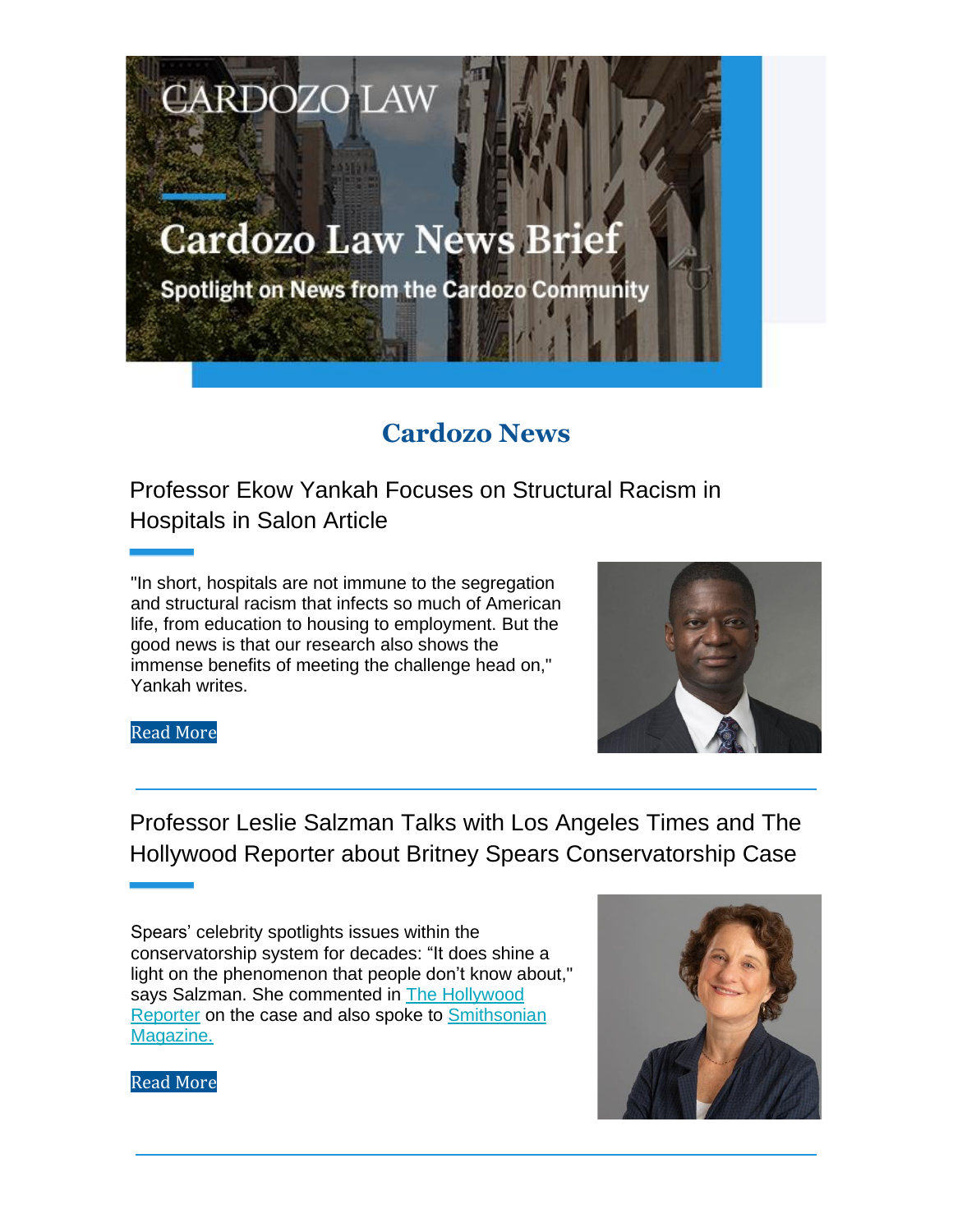Professor Christopher Buccafusco's Op-ed in Billboard Sheds Light on Spotify's Discovery Mode

"If Congress is worried about music distribution & artist equity, it should focus its attention on the increasing market power of platforms & labels—not on the smaller artists trying to get a leg up," Buccafusco and co-author Kristelia Garcia write.

Professor Buccafusco also commented in Law360 on the case involving Kanye West suing Walmart over copycat Yeezy shoes.





Professor David Rudenstine Offers Insight on 50th Anniversary of SCOTUS Ruling in Pentagon Papers Case in First Amendment Watch

"The Pentagon Papers case affirms fundamental values and principles. Truth matters— facts matter," Rudenstine writes.

Read More



"There's no question in my mind that the justices have worked very hard to issue unanimous or nearunanimous rulings this term," says Shaw.

Shaw also commented to ABC News about SCOTUS upholding Arizona's voting restrictions.



Read More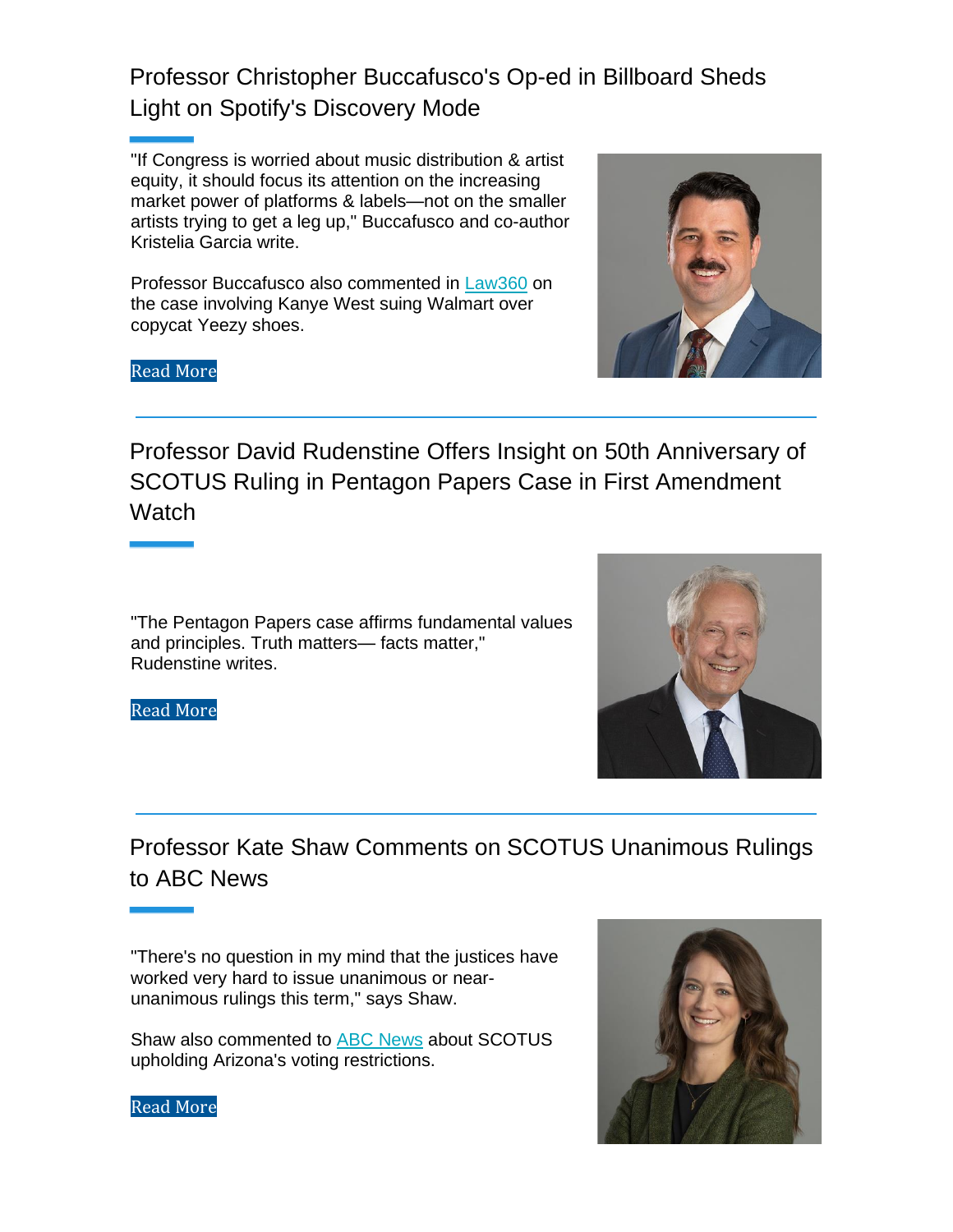Professor Pamela Foohey Writes Op-ed in The Hill About Regulators Helping Those in Debt Post-Pandemic

"Now is the moment for policymakers and financial regulators to learn from their mistakes during the Great Recession in leaving people on their own to determine how to manage their debts," Foohey writes.

Read More



Professor Rebekah Diller Comments about Britney Spears Conservatorship Case in Elle Magazine

"It's certainly troubling that this has gone on for so long if she has wanted to end it," Diller says.

Read More



## **Faculty Scholarship & News**

- **Professor Jocelyn Getgen Kestenbaum** authored an op-ed about teaching human rights through CLIHHR's Law Teaching Guides in the Institute for Law Teaching and Learning.
- **Associate Dean Ingrid Mattson** won the **@aallnet/**LexisNexis Call for Papers Award/Short Form Division for her paper about Billie Holiday's recordings at 55 Fifth Avenue.
- **Professor Deborah Pearlstein's** paper "Lawyering the Presidency," was selected for inclusion in the record of the AALS Conference on Rebuilding Democracy and the Rule of Law.
- **Professor Gabor Rona** advised the George Floyd legal team on strategies to bring international attention to racism and the use of excessive force in U.S. policing. This week, the UN High Commissioner